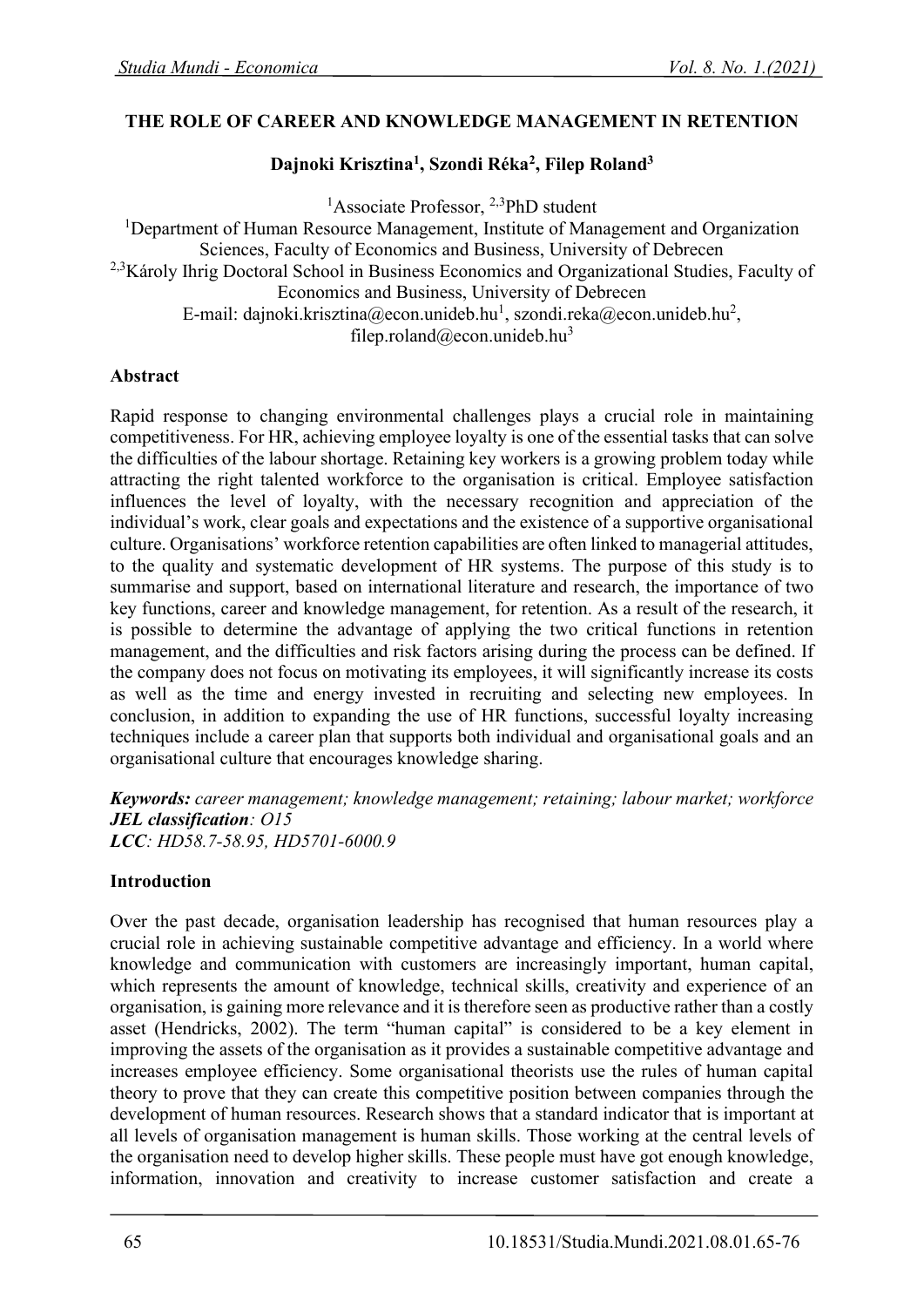competitive advantage for the organisation. Due to globalisation, the lack of workforce and talents generates progress in HR functions, meaning that they are becoming increasingly evident. The old and new functions used are closely related and have a significant impact on each other. The market advantage of retention-minded companies can largely depend on the emphasis on new features. An appropriate working environment and a supportive attitude of the organisation towards the advancement and development of employees is escalating.

The research question that induced necessity of the study was: Can a career and knowledge management system in the organisation contribute to employee loyalty? The research question examines the relationship between these functions. The aim is to gather corporate practices and techniques discussed in the literature to identify the most successful tools to retain.

The purpose of this study is to summarise and support, based on international literature in secondary research, the importance of two key functions, career and knowledge management, in retention. As a result of the research, it is possible to determine the advantage of applying the two critical functions in retention management, and the difficulties and risk factors arising during the process can be defined.

## **Literature review**

## *The significance of human capital and the expansion of HR functions*

Nowadays, companies face continuous challenges, which can be solved by a well-built HR system. The most noticeable problem in the labour market is the emerging labour shortage (Eurostat, 2018), which affects both small and large enterprises in Europe. The challenges induced by an ageing population are confronted by both developed and developing regions, and the decline in the employed population is causing a weakening in the supply system. As the value of human capital strengthens, companies will become more aware of various tasks related to managing human resources, such as recruitment, onboarding, training and development. If you do not develop and train your employees according to the current knowledge and information, the organisation will not be able to respond to the changes taking place around it. In their study, Wang et al. (2011) found a positive connection between human resource management practices and human capital.

Becker (1993) stresses special interest in on-the-job training as a possible form of investment in human capital. He distinguishes between general and specific training in his analysis. The difference is that, after completing a specific training, the individual enhances his productivity only within the company providing the training, but the competences acquired through general training can be utilised by other companies. In general training, the employee pays the full cost of the program, whereas, in the specific training, the costs are shared between the employee and the providing company. Blundell et al. (1999) claim that human capital can be divided into three main parts. The first is the initial, early ability of the individual, whether it be innate or acquired. Secondly, the knowledge and qualifications acquired in formal education. The third group contains the skills, competences and expertise that the individual acquires through on-the-job training. In parallel to its definition, the accumulation of human capital can be achieved through formal education, on-the-job training and learning from outside work. Human capital cannot be left out of the analysis of economic growth; its significance is indisputable.

The primary tasks of human resource management can be divided into two parts. Its first goal is to meet organisational goals, provide the right conditions for human resources and maximise their capacity. The second objective is to meet individual needs, to develop, encourage and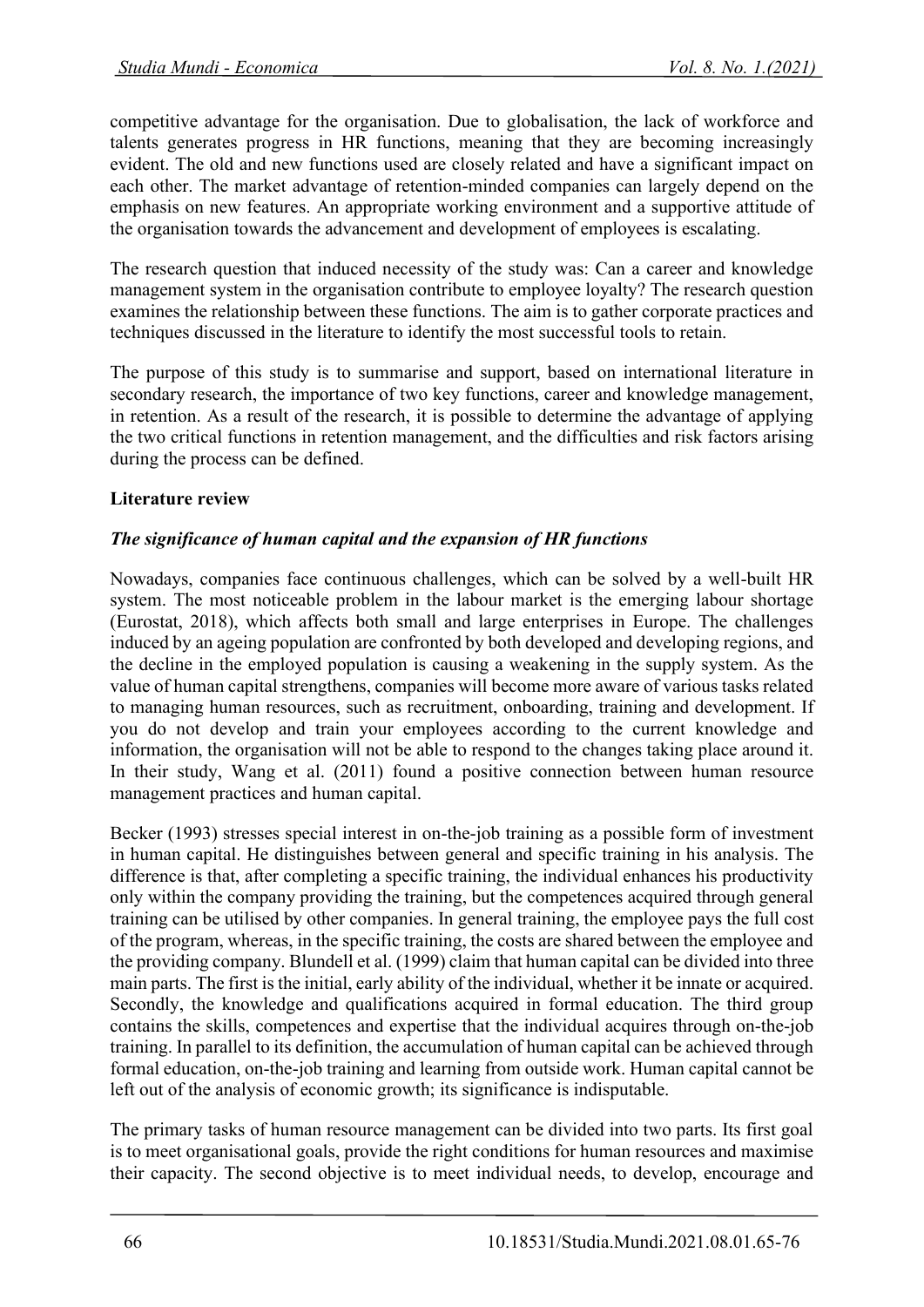maintain employees (Héder et al., 2018). The optimal principles of human resource management are (Berde – Dajnoki, 2007):

- human resources, the highest value of the organisation, the fundamental of successful operation rests on successful management,
- achieving business success is related to the relationship between human resources and company principles, mission and strategic goals,
- organisational culture, corporate values, atmosphere, and managerial behaviour all have an impact on employee performance, and it is the responsibility of management to ensure that organisational values are perceived and accepted by their employees.

The traditional activities of human resource management are continually evolving. While HR previously performed an administrative role, now it emerges as a strategic partner in corporate governance (Dajnoki – Héder, 2017). The role of HR is also evident in the development and business relations, as objectives include the continuous strengthening of its activities at the professional level and the harmonisation of its sub-functions. Traditional functions include workforce planning, job design, recruitment, selection, motivation, performance appraisal and development, but these days many new features have been added (Figure 1). The functions interact with each other, so the successful application of one function has a positive effect on the others.





*Source: Own editing on the basis of Dajnoki – Héder (2017)* 

The role of branding, recruitment, selection is considered necessary in finding talents, and the process can quickly fail if recruits and orientations are ignored. All functions in retaining the workforce become affected, besides the scope of incentives and cash benefits themselves, the proper working conditions, the availability of promotion opportunities and the need for development are also arising. The system should be integrated and the application of functions aligned with the strategy. Within Training and Development, there is also Career and Knowledge management. The study addresses Career, Knowledge and Retention management in more detail.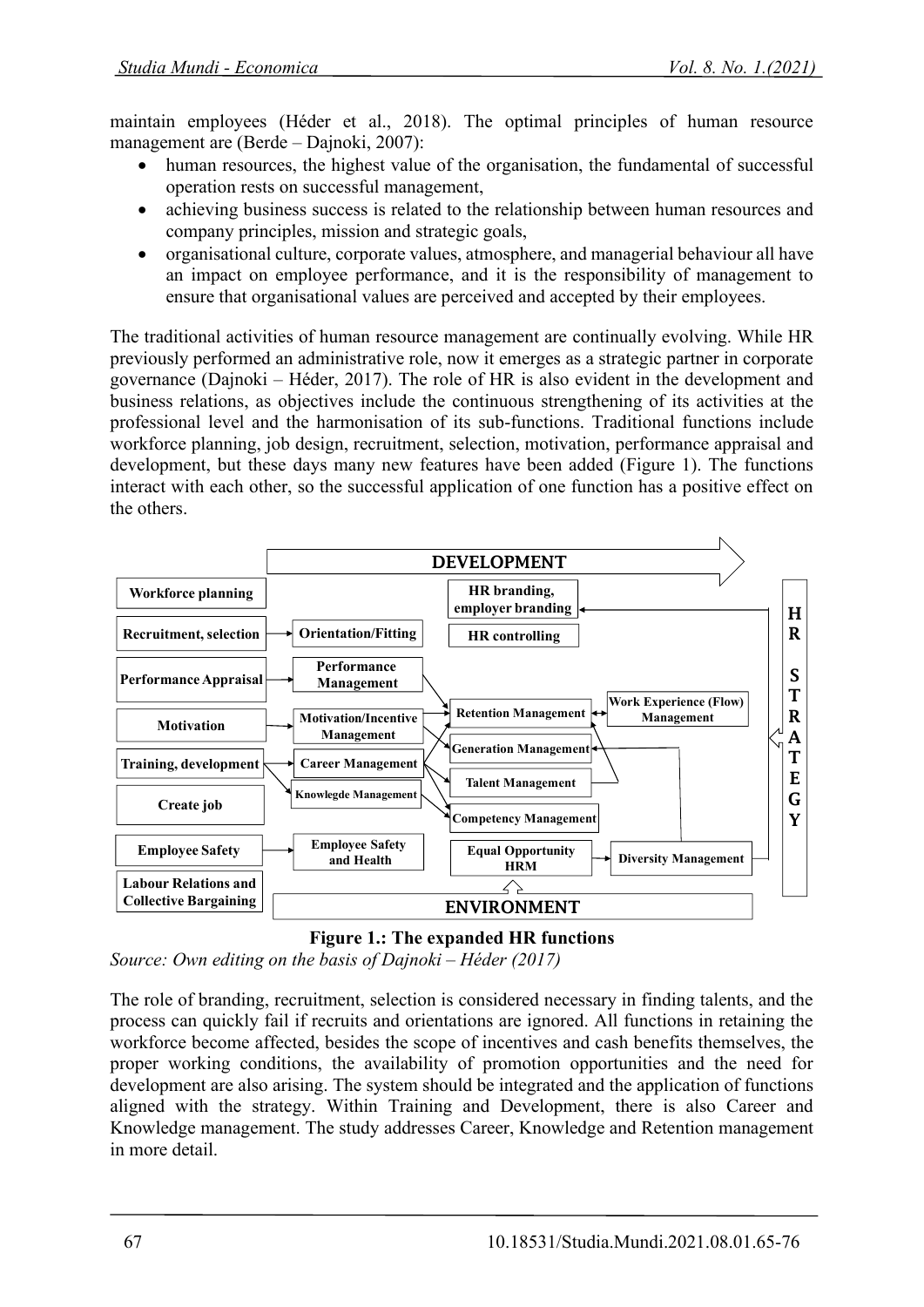#### *Advantages of a career management system, most commonly used tools*

Attracting talent to companies is essential to making the workplace attractive. HR professionals must convey corporate values and goals at all levels within the organisation and, once identified, connect with employees' individual goals and value systems (Erdei et al., 2017). Looking at the new graduate workforce leaving universities, we have to face the expectations of new generations. The Y, Z and later generations pose a challenge to HR, as they are motivated by different things and communicating through different channels; also their form of communication and their preferences deviates from others (Bencsik et al., 2017). Due to study periods being longer and the potential retraining (to make it easier to find employment in the labour market), Generation  $\overline{Y}$  is just as active in the workforce with little experience as the younger Generation Z. Several factors can hinder the realisation of career planning and retention strategies. The relationship between the mentor and the participant facilitates knowledge transfer and exchange. Bilateral feedback is also correlated with satisfaction, costeffectiveness and loyalty (Bencsik et al., 2014; Csehné – Hajós, 2014, Čeryová et al. 2020). As the value of the workforce grows, companies face more and more challenges as the workforce number shrinks. Given the growing number of consumers and demand on one side, workers' expectations for their workplace have also increased in the other (Canton, 2013, Lajdová, 2016).

There are several approaches to interpreting career. Judge et al. (1995) stated that success equals positive or work-related outcomes that we obtain from our work experience. Arthur et al. (2005) reveal that success is a desirable highlight for work, while Judge – Kammeyer Mueller (2007) describes success as a result of work experience as a real or perceived result. Career definitions do not qualify when a career can be considered successful. Koncz (2013) expresses that certification is unnecessary; society gives feedback through different symbols; otherwise, the individual values his or her career. The problem arises if there is a conflict between the results of the two evaluations. Defining individual career success can change over time as you gain experience. Building an organisational career management system plays an important practical role in supporting employee success aspirations. A well-chosen career counselling method helps the employee to achieve their goals and successes (Szabó-Bálint, 2018). According to Baruch – Peiperl (2000), the most commonly used career management tools were:

- promoting internal job opportunities,
- formal training as a part of career development,
- benchmarking as a base for career planning,
- career consultation with the manager,
- a lateral movement to gather cross-functional experiences,
- career consultation with HR colleague,
- supply planning,
- formal mentoring,
- dual career paths (managerial and professional),
- written individual career plan.

Based on the research by Lewis – Arnold (2012) in trade organisations (UK), the most popular solutions have been the promotion of internal job opportunities, benchmarking, employee engagement, personal development plans and competence development. By interviewing the employee side, organisations have become more efficient, as the options set at the managerial level have not always been the same as those required by the employees. In her study, Szabó-Bálint (2018) discusses the 2014/16 yearly results of the Cranfield Network (an international human resource management research network coordinated by CRANET - Cranfield Business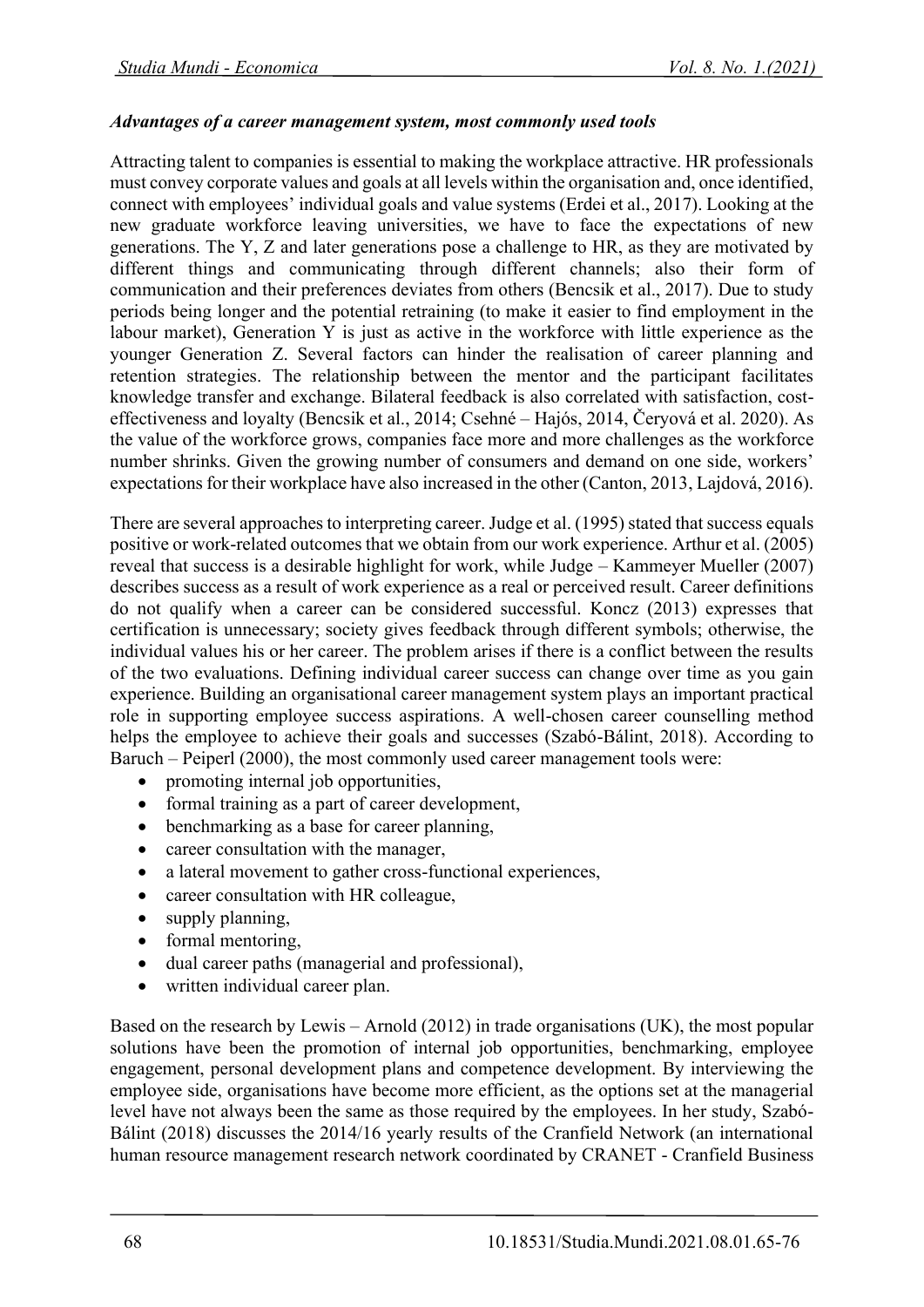School), which analysed the response of 6481 organisations, of which 71% are European. The most common career management tools mentioned here are (Bálint – Karoliny, 2017):

- on-the-job training,
- participation in project teamwork,
- special work tasks,
- knowledge expansion project work,
- mentoring,
- coaching,
- succession plan,
- talent programs,
- formal career plans,
- planned job rotation.

The tools applied to underline the need for organisational engagement in the careers of employees, but an important factor is that individual perceptions of success may differ. As a result, the organisation can tailor and apply the capabilities of its toolbox, in consultation with the employee, to provide significant benefits. This helps to build employee loyalty and align individual and organisational goals.

# *Benefits and disadvantages of implementing knowledge management*

There are many formulations known in the literature for defining the term. In one approach, data and information form the basis of knowledge. Data can be interpreted as a set of signs, while information can be interpreted as meaning attributed to data (Schreiber et al., 1998; Bőgel, 1999). Information becomes knowledge when it generates a compulsion to act on its holder and processor. Knowledge is learned and used to enable an individual to act and influences the environment. According to Grant (1991, 1996) and Sveiby (2000), White (2003) classified the characteristics of knowledge into the following categories: substitutable (with other resources, time, money, work), transportable, shareable (its value does not decrease but increases), dynamic, appreciated by its use; its value is relative (depends on its environment), infinite and inexhaustible (not a scarce resource), difficult to represent or copy.

The new employee who comes to the company brings new knowledge and experience and a new way of thinking. In many cases, it is because of this unique ability that they hire or seduce a particular employee from a competing company. An organisation may even become dependent on the knowledge of an employee or employees by not sharing knowledge, the individual having only a knowledge monopoly. When an individual leaves the organisation, he or she takes away his or her fundamental knowledge and the mass of information he or she has acquired. Many companies define it as a problem when a highly skilled person leaves the organisation, a tremendous amount of knowledge is lost, and it becomes impossible to operate if they do not find a person with similar benefits.

The knowledge of an organisation is the sum of the knowledge of individuals (the amount of knowledge that members of the organisation shared and learned during their stay). It also includes intellectual property created by the employee but later used and owned by the company. A key factor here is the enhancement of employee loyalty and the utilisation of ideas within the organisation against the competing market players (America, 2000). On the one hand, the knowledge of the organisation is also growing, and the productivity of the individual's knowledge is gaining.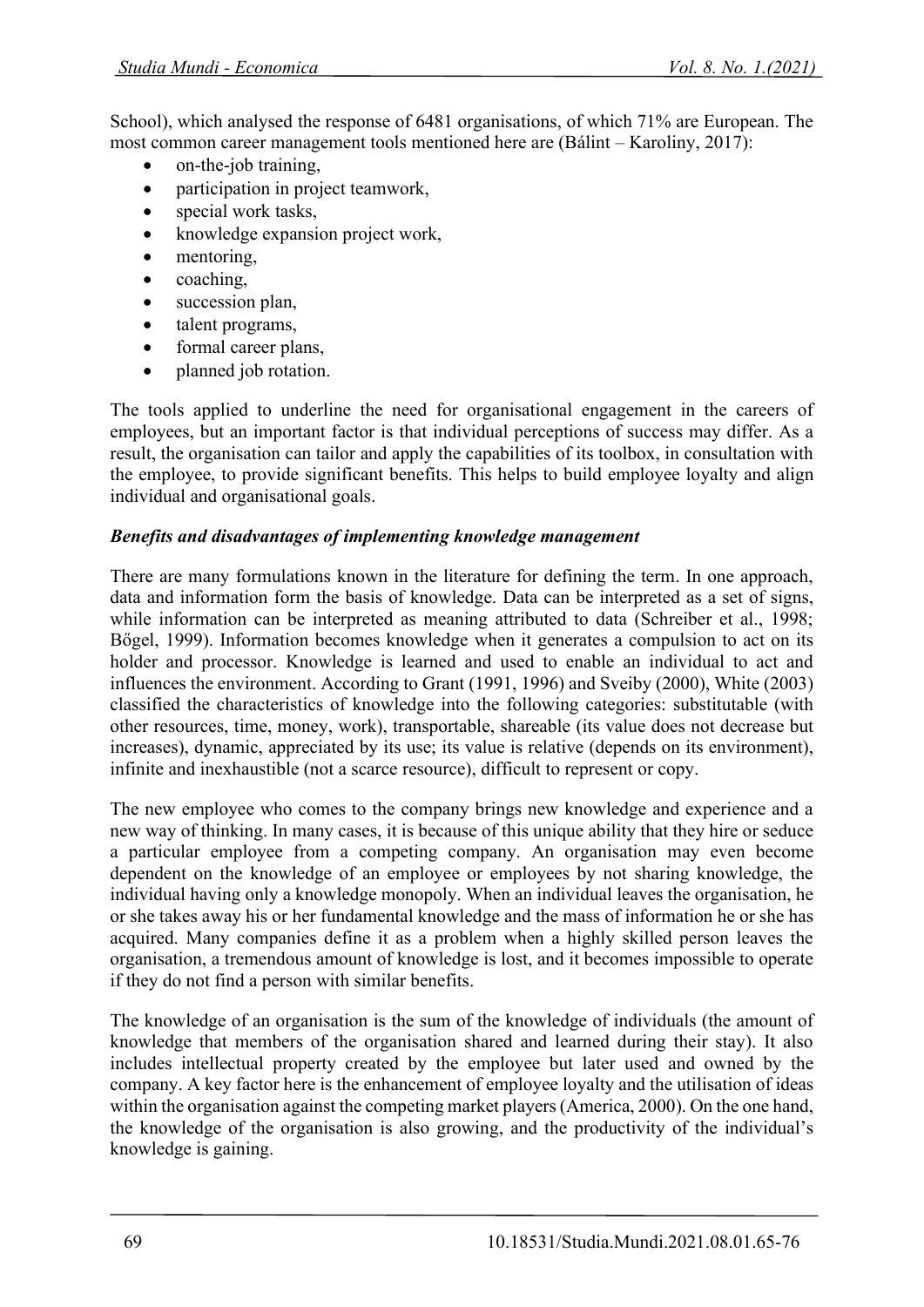On the other hand, the employee also receives knowledge from the organisation and other benefits for their work. Equality is achieved when both parties benefit equally from the process (Fehér, 2003). The time and cost factors involved in acquiring, creating, and expanding knowledge can thus become profitable later on (Table 1). White (2003) lists the cost of acquiring knowledge as they search for a person with the necessary knowledge, its attraction to the company and the personal and organisational costs related to the operation of the knowledge management system.

The phenomenon discussed in Table 1 does not always occur. Individuals tend to collect more information than they pass on. Training from the organisational side opens up a body of knowledge that the organisation has gathered from multiple sources and experience gained by multiple employees.

|                 | Individual side                                                                                           | Organisational side                                                                                                                     |
|-----------------|-----------------------------------------------------------------------------------------------------------|-----------------------------------------------------------------------------------------------------------------------------------------|
| Investment      | Own knowledge,<br>$\blacksquare$<br>experience<br>Created intellectual<br>$\blacksquare$<br>product, work | $\blacksquare$ Costs of acquiring<br>knowledge<br>• Training expenses<br>Payment<br>Value of transferred<br>$\blacksquare$<br>knowledge |
| <b>Benefits</b> | Organisational<br>п.<br>knowledge and<br>experience<br>Allowances                                         | $\blacksquare$ The market value of<br>extracted knowledge<br>Produced profit<br>Social capital                                          |

**Table 1.: Investments and benefits in terms of knowledge**

*Source: Own editing on the basis of Fehér (2003)*

One of the most important goals of knowledge management is to improve organisational performance by promoting the practical application of knowledge (Veresné, 2013), which is a CRM (Customer Relationship Management) or SFA (Sales Force Automation System) management of customer capital) and can be implemented through human resources. In their research on knowledge-based companies, Bencsik and Juhász (2018) explained that knowledge management appears at a strategic level. Companies are open to preserving and enriching knowledge, which illustrates the growing importance of the area.

The most challenging factors that arise with this management field (both individually and organizationally) are: sharing the person's knowledge, overcoming resistance to knowledge management processes, and the problem of knowledge acceptance. It is a fundamental problem for knowledge sharing if the information accumulated is not displayed at the organisational level. There are several ways to gain employee knowledge, but none can be useful without maintaining motivation. Considering Skinner's (1969) reinforcement theory, our behaviour depends on environmental impacts (operant conditioning). To apply it, you need to know the organisational expectations for performance and the implications for them. Positive reinforcement, if the consequence is also positive, we reward and expect repetition. When individual shares their knowledge, they expand their knowledge base, receive rewards, receive various benefits, publicly reward, promote, or have individualised services and privileges. Confirmation is negative if there are no positive consequences. In some cases, not sharing or withholding may have more severe consequences, even dismissal (Pirc, 2000). Knowledge sharing is supported by a variety of collaborative software that enables the individual to visualise the knowledge immediately available to any member of the organisation.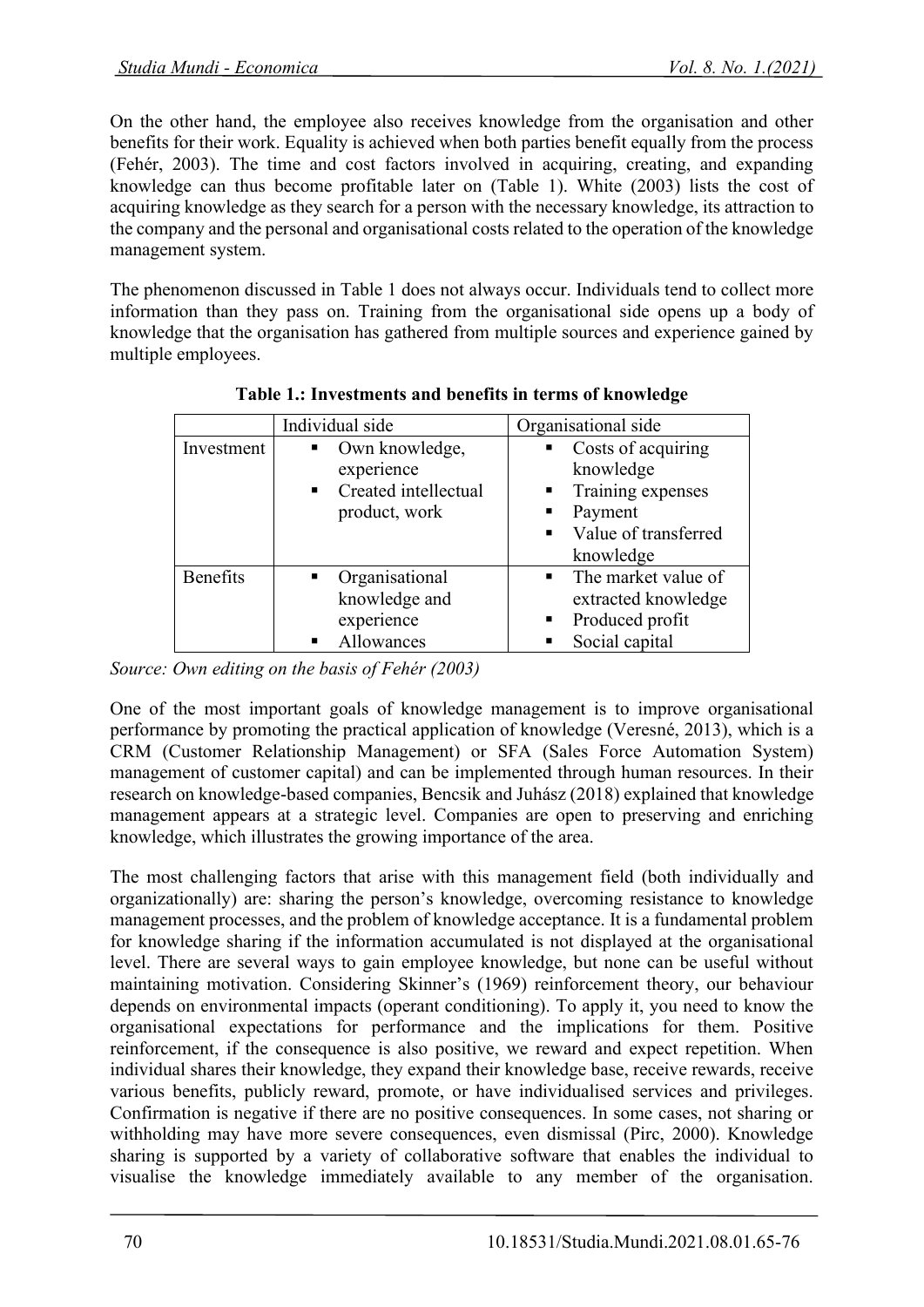Understanding organisational memory can help managers identify and solve problems related to maintaining and utilising organisational knowledge. Such knowledge can lead to higher levels of organisational efficiency (Csapai – Berke, 2015), which can also result in gaining a competitive edge and determine the ability to innovate.

A successful career management system builds on competencies and development, thereby exposing the employee to the caring attitude of the organisation. Based on the feedback and career plans, the employee feels important and becomes more loyal in the long run. Individual and organisational goals need to be aligned, accessible, challenging, with appropriate managerial support in the background. With an optimised career management system, the company is prepared to replace potential key employees, makes human resource management tasks streamlined and efficient, and facilitates short, medium, and long-term development plans. In any case, the best tool is one that is close to the employee's vision and can be found in the organisation's directory.

A knowledge management system has many benefits, but for successful implementation, it is essential to know the dangers that may hinder its operation. Such hindering factors may include (Husted – Michailova, 2002; Gulyás, 2007):

- protecting one's competitive advantage, maximising one's performance,
- fear of "knowledge parasites" who absorb knowledge but do not share theirs,
- lack of time and supportive organisational culture,
- low level of motivation within knowledge sharing,
- lack of mutual trust.
- low or no managerial support,
- lack of financial resources and technology.

Recognition from leadership in the area of knowledge sharing and the creation of a supportive atmosphere help build and maintain trust between staff and organisational hierarchy levels. According to Brix (2017), organisational knowledge has an impact on individuals and team members in the process of creating it. Among the findings of Inkinen's (2016) study, he strengthens the modern vision required for knowledge sharing by management, which builds on the recognition of employees' knowledge and intellectual abilities. In the study of Gergely – Pierog (2018), besides knowledge, diligence, aptitude and support of the staff appear as influencing factors for the advancement within the organisation. The modern leader pays attention to creating a knowledge-friendly and trust-based organisational culture, anticipating the formation of the knowledge base in accordance with organisational goals.

# *Implications for practice*

Regular feedback on performance and the involvement of the employee in decisions affecting him or her, foster the commitment to the company (Poór et al., 2012; Csedő et al., 2016). There are many benefits to using knowledge management systems. With a central knowledge base, accessibility and retrieval of previous data are also provided. It encourages teamwork and collaboration among employees and collects previously collected best practice collections. This is how individual implicit knowledge becomes explicit, accessible. For many years finding and attracting talents (talent acquisition) was the way to be successful, effective and innovative in the long run. Nowadays, talent hunting and trying to entice highly qualified labour is the aim, besides retaining. From another perspective, if a company put effort into their employees' development, they could create their talents which means they are building talents. This procedure will lead to the phenomenon that today's talents will be the average or regular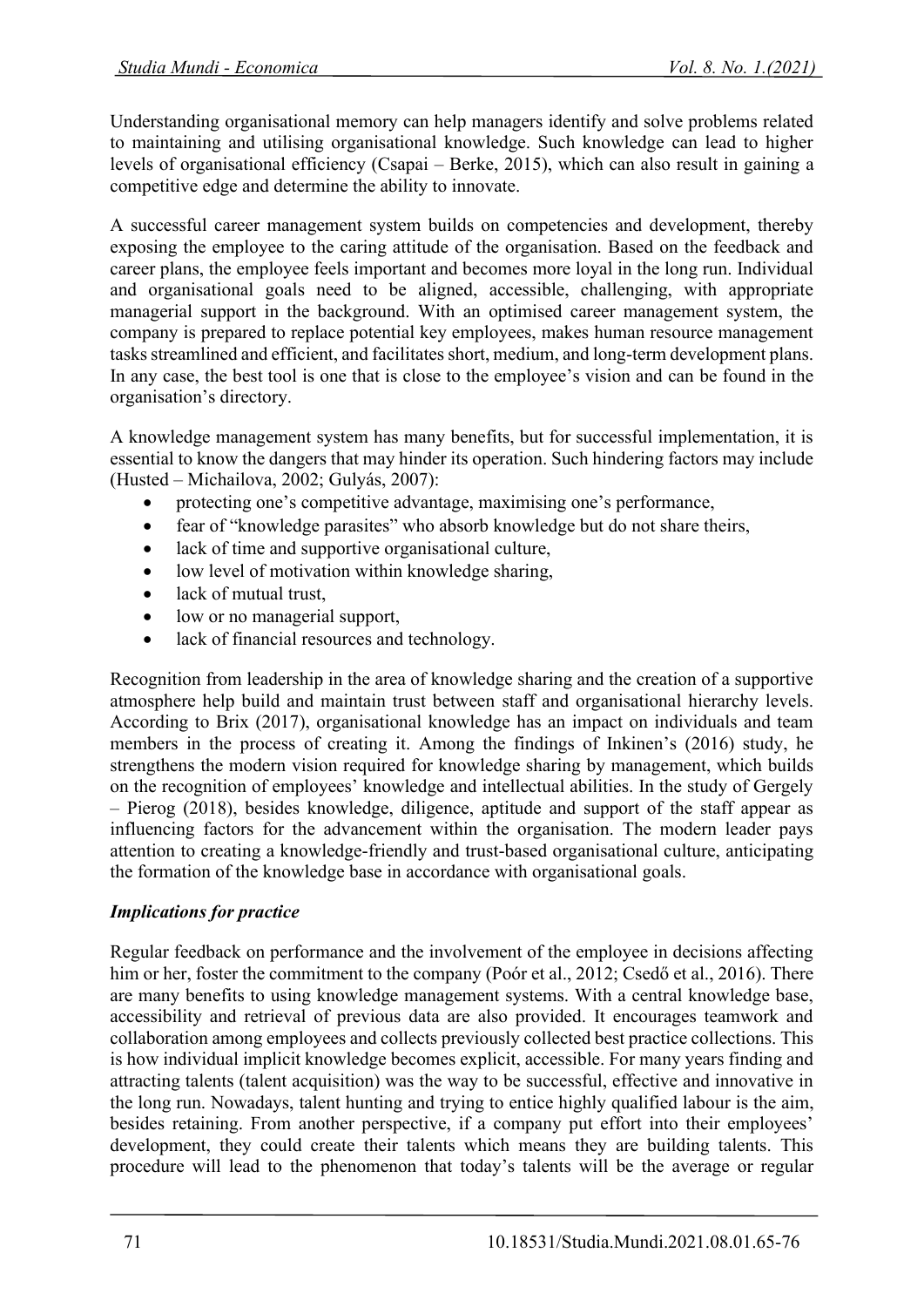employees in a few years (Z. Karvalics, 2017). Armstrong (2019) mentioned some factors that should be considered if a company would like to decrease its turnover rate. These factors include career moves (better prospects), more opportunity to develop skills, strengthening the relationship with the manager/team leader. Exit interviews are made to establish the reasons why people are leaving, not to convince them to stay. They could help find ways to improve management.

Confirming the previously gathered tools and practices in knowledge and career management, many pieces of research focusing on the mentioned factors. In a recent study based on firms from different countries, the findings show the following:

- In Chinese firms (96 firms): they should have embraced knowledge-based performance appraisals and strategic knowledge management practices more. These employee performance reviews have to be consistent and aligned with strategic knowledge focus in order to retain their employees and also their knowledge.
- In Russian firms (87): the firms' intellectual potential could be growing by investing in employee training and developments in the long run.
- In Spanish firms (180): knowledge-based compensation practices could bring many benefits. They do not typically reward the employees for sharing, creating and applying knowledge, but that has to be changed in the long run. If there is motivation, it could bring innovations and better performance as well (Hussinki et al., 2017).

This era is based on knowledge; both hiring and keeping talents is essential. Maintaining quality workforce culminates with some of the knowledge management factors as the organisational climate and values influence the employee's decision to stay for many years. The left includes the loss of knowledge and practical skills. Lazzarotti and others (2015) find that human resource management practices should be managed cautiously, for example, recruitment, selection, training, development, career, and reward systems in order to encourage knowledge transfer and innovative ideas. In Papa et al. (2018) research (based on 129 Italian firms, mostly in service industries such as IT software, food and beverage, textile and automotive) the findings supported the positive and significant connection between employee retention, knowledge acquisition and innovation performance. The authors pointed out that employee retention improves the effect of knowledge management and innovation, explaining that the retaining increases commitment and also trust among employees, thus helping knowledge specialisation. The results contributed to the idea of knowledge being the most critical resource for a company.

All in all, to retain key employees, the management and HR have to work together, they should agree in the aims and the strategy. For the labour, support from the management and feedback is important in order to develop and be committed. Knowledge and career management play an important role in future success by maintaining the essential knowledge, information, ideas, processes and also talents. Retention plans are designed to ensure that employees remain committed members of the organisation.

# **Conclusions**

One of the most pressing issues in the labour market is getting the right workers to the right place. Attracting prospective employees to companies is not a simple task. Once a business reaches a specific size, it will require the use of HR professionals. Formerly an HR professional used to do administrative tasks, now a strategic partner for management, seizing opportunities and tools to achieve competitiveness.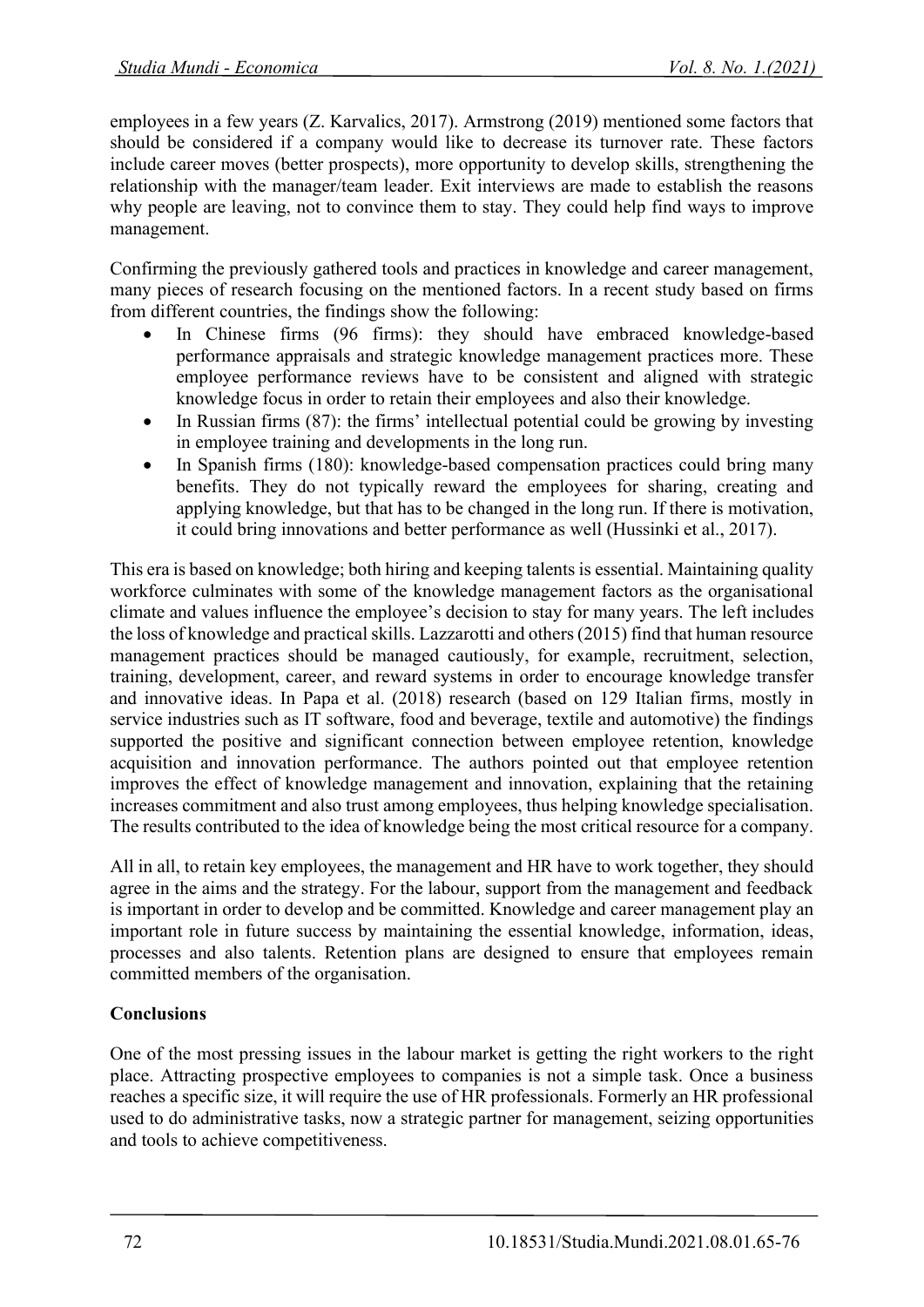From the aspect of retaining employees, there is a need for complete consistency between HR functions. The two areas highlighted by the study are Career and Knowledge Management within the Development and Training function. Adaptation to continuous economic, environmental and technological changes is facilitated by a well-trained, up-to-date, motivated employee. If the organisation is planning for the long term with its workforce, the availability of the promotion system is vital. By enhancing the employee side, leadership support is the first step in commitment to development and motivation. Appreciation of corporate culture, values, and workforce is the foundation of a good employer brand. "A company is worth as much as the people it employs," the saying holds, confirming the importance of knowledge flow within the organisation and retaining key people. Retention is vital to ensure that employees feel they are valued. This study could be one of the first steps to new research, including the mentioned functions and their benefits in the long run.

# **Acknowledgment**

This work was supported by EFOP3.6.3-VEKOP-16-2017-00007 – "Young researchers for talent" – Supporting careers in research activities in higher education program.

# **References**

- 1. America (2000): America's Talent Battle The Real Meaning of Empowerment, in The Economist, March 25, New York, pp. 87-89.
- 2. Armstrong, M. (2019): A Handbook of Human Resource Management Practice. 10th Edition. Kogan Page. London. 957 p.
- 3. Arthur, M. B. Khapova, S. N. Wilderom, C.P.M. (2005): Career success in a boundaryless world. Journal of Organizational Behavior, 26(2). pp. 177–202. https://doi.org/10.1002/job.290
- 4. Bálint B. Karoliny Zs. (2017): The more is applied, the better results are reached? Empirical lessons learned from the usage of career management tools. International Journal of Strategic Management and Decision Support Systems in Strategic Management. Vol. 22, No. 4, pp. 3-10.
- 5. Becker, G. S. (1993): Human Capital. A Theoretical and Empirical Analysis with Special Reference to Education. The University of Chicago Press, Third edition.
- 6. Bencsik A. Horváth-Csikós G. Juhász T. (2017): Az Y és a Z generációval szembeni előítéletel a munkahelyen. A munkahelyi elköteleződés felmérése és fejlesztési célok meghatározása. Taylor Gazdálkodás- és szervezéstudományi folyóirat. A Virtuális Intézet Közép-Európa Kutatására Közleményei. IX.évf. 2. sz. No. 28. pp. 121-128.
- 7. Bencsik A. Juhász T. (2018): Tudásorientált szervezetek értékítélete a bizalom gazdasági hatásairól. In: Budapest Management Review. Vezetéstudomány. Vol. XLIX. No. 1. pp. 30-39.
- 8. Bencsik A. Juhász T. Machova R. (2014): Mentoring Practice on behalf of knowledge sharing in the light of education. Acta Polytechnica Hungarica. 11 (9) pp. 95-114.
- 9. Berde Cs. Dajnoki K. (2007): A humánerőforrás gazdálkodás jelentősége és tevékenység területei, In: K. Dajnoki – Cs. Berde (ed.): Humánerőforrás gazdálkodás és vezetés, Szaktudás Kiadó Ház Rt., Budapest, pp.7-16.
- 10. Blundell R. Dearden L. Goodman A. Sianesi B. (1999): Human Capital Investment: The Returns form Education and Training to the individual, the Firm and the Economy. Fiscal Studies, Vol. 20 No. 1. pp. 1-23. https://doi.org/10.1111/j.1475- 5890.1999.tb00001.x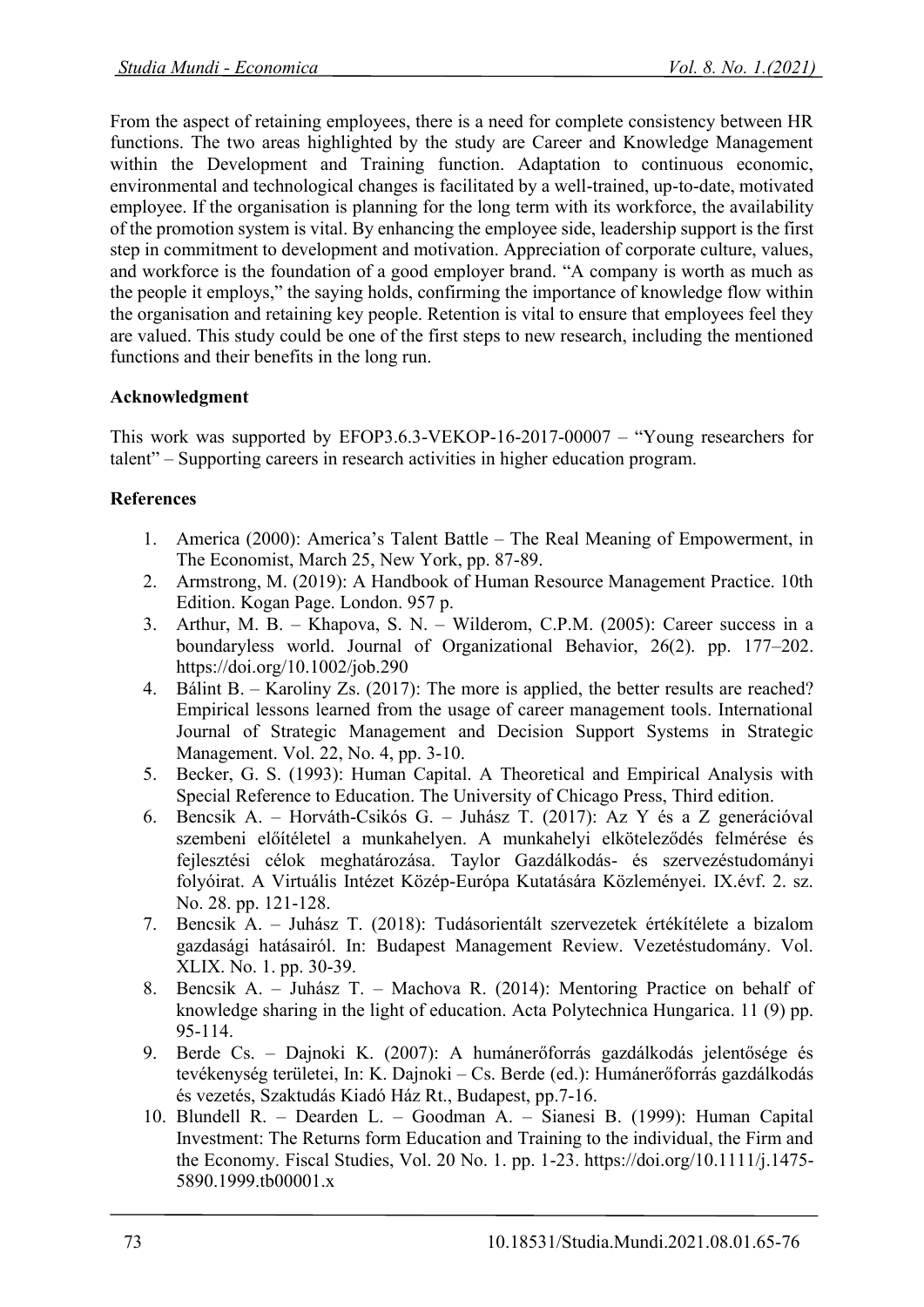- 11. Bőgel Gy. (1999): Tudásmenedzsment a láthatatlan hatalom, megjelent: Magyar Távközlés, 1999. szeptember.
- 12. Brix, J. (2017). Exploring knowledge creation processes as a source of organisational learning: A longitudinal case study of a public innovation project. Scandinavian Journal of Management, 33 (2), pp. 113–127. https://doi.org/10.1016/j.scaman.2017.05.001
- 13. Canton, J. (2013). Global Futures Forecast 2013: The Top Trends That Will Shape the Coming Year. Institute for Global Futures.
- 14. Csapai Gy. Berke Sz. (2015): Emotional factors influencing managerial growth, In: Csata, A – Fejér-Királ, G. – György, O. – Kassay, J. – Nagy, B. – Tánczos, L.J. (eds.) 12th Annual International Conference on Economics and Business, Editura Risoprint.
- 15. Čeryová, D. -- Bullová, T. -- Turčeková, N. -- Aamičková, I. -- Moravčíková, D. -- Bielik, P. (2020): Assessment of the Renewable Energy Sector Performance Using Selected Indicators in European Union Countries. In *Resources.* 9, 102 (2020), s. 2020. ISSN 2079-9276.
- 16. Čeryová, D. -- Bullová T. -- Adamičková, I. -- Turčeková, N. -- Bielik, P. (2020): Potential of investments into renewable energy sources. In: *Problems and Perspectives in Management.* 18, 2 (2020), s. 57--63. ISSN 1727-7051.
- 17. Csedő Cs. Frajna Piller A. Horváth A. Kolbe T. Kovács T. Poór J. (2016): Szakemberhiány és munkaerőmegtartás a kulcsmunkakörökben 2016. Kutatási zárójelentés, Budapest, 25.p. ISBN: 978-963-269-591-4
- 18. Csehné Papp I. Hajós L. (2014): Education and working life in Hungary. Acta Technica Corviniensis – Bulletin of Engineering.2. pp..105-110.
- 19. Dajnoki K. Héder M. (2017): "Új szelek fújnak" a HR válasza a globalizáció és a változás kihívásaira. Hadtudomány: A Magyar Hadtudományi Társaság folyóirata 27: (E-szám) 2017, pp. 84-93. DOI 10.17047/HADTUD.2017.27.E.84
- 20. Erdei P. Fenyves V. Dajnoki K. (2017): A munkahelyi elköteleződés felmérése és fejlesztési célok meghatározása. Taylor Gazdálkodás- és szervezéstudományi folyóirat. A Virtuális Intézet Közép-Európa Kutatására Közleményei. IX.évf. 2. sz. No. 28. pp. 107-113.
- 21. Eurostat (2018). Europe employment statistics. https://ec.europa.eu/eurostat/statisticsexplained/index.php?title=Employment\_statistics 2019.10.01.
- 22. Fehér P. (2003) Tudásmenedzsment: Problémák és veszélyek. Vezetéstudomány, Vol. 33. No. 4. pp. 36-45.
- 23. Gergely É. Pierog A. (2018): A tehetség megtartásának lehetőségei a karrierigények tükrében. International Journal of Engineering and Management Sciences / Műszaki és Menedzsment Tudományi Közlemények Vol. 3. : No. 3. pp. 31-43.
- 24. Grant, R. M. (1991): The Resource-Based Theory of Competitive Advantage: Implications for Strategy Formulation, In: California Management Review, Spring, pp. 114-135. https://doi.org/10.2307/41166664
- 25. Grant, R. M. (1996): Toward a Knowledge-Based Theory of the Firm, in: Strategic Management Journal, Winter Special Issue, Vol. 12., pp. 109-121. https://doi.org/10.1002/smj.4250171110
- 26. Gulyás J. (2007): Tudásmenedzsment a magyarországi bankokban. Vezetéstudomány. XXXVIII. évf. 10. szám. pp. 45-54.
- 27. Hendricks, L. (2002). How important is human capital for development? Evidence from immigrant earnings. American Economic Review, 92 (1). pp. 198–219. DOI: 10.1257/000282802760015676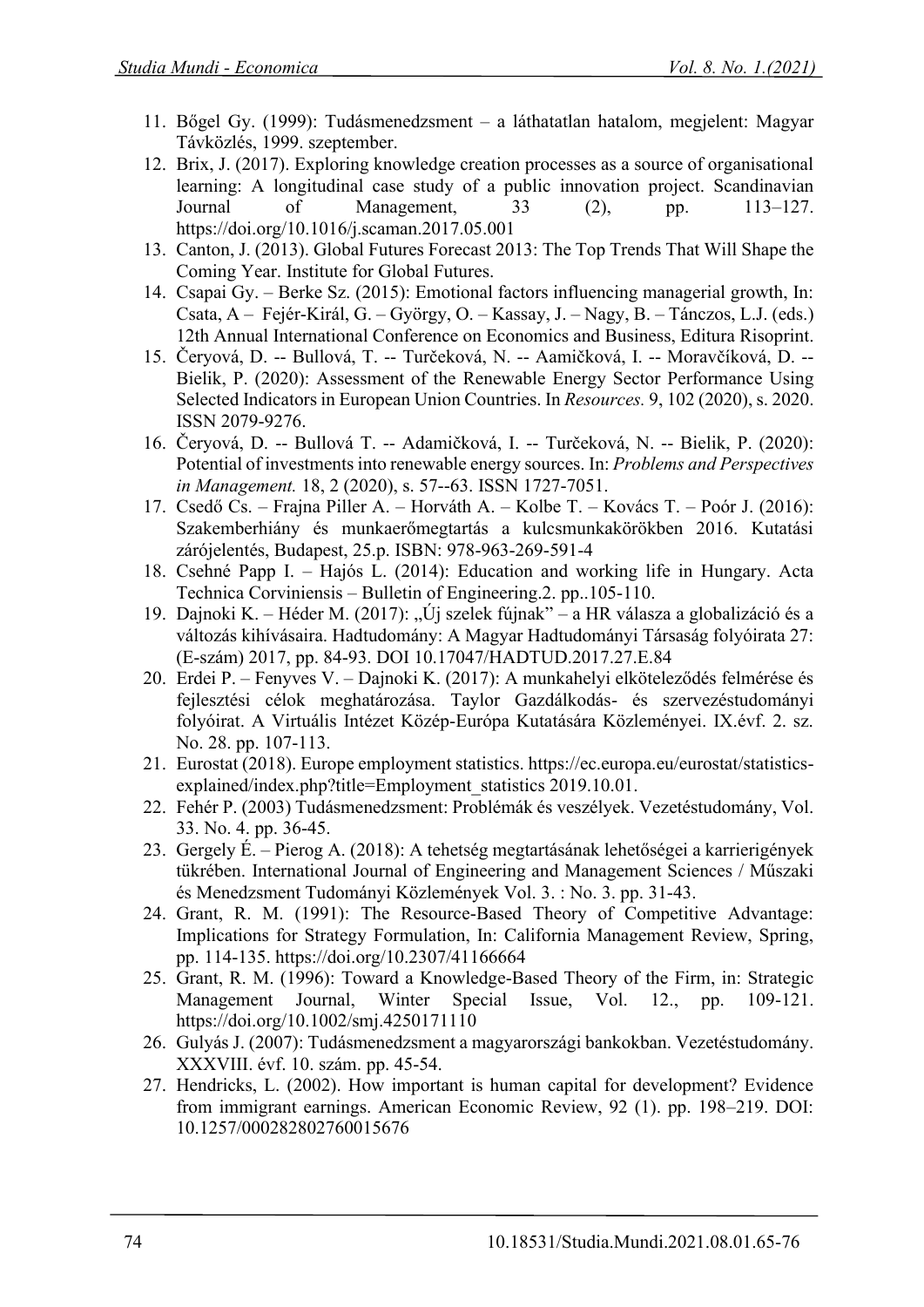- 28. Héder M. Szabó Sz. Dajnoki K. (2018): Effect of Labour Market Changes on HR Functions. Anali Ekonomski Fakulteta U Subotici / The Annals Of The Faculty Of Economics Subotica Vol. 54.: 39/2018 pp. 123-138.
- 29. Hussinki, H. Kianto, A. Vanhala, M. Ritala, P. (2017): Assessing the universality of knowledge management practices. Journal of Knowledge Management, Vol. 21 No. 6, pp. 1596-1621. https://doi.org/10.1108/JKM-09-2016-0394
- 30. Husted, K. Michailova, S. (2002): Diagnosing and fighting knowledge-sharing hostility. Organisational Dynamics 31: (1). pp.60-73. DOI: 10.1016/S0090- 2616(02)00072-4
- 31. Inkinen, H. (2016): Review of empirical research on knowledge management practices and firm performance. Journal of Knowledge Management, 20 (2), pp. 230–257. https://doi.org/10.1108/JKM-09-2015-0336
- 32. Judge, T. A. Cable, DM Boudreau, J. W. Bretz, R. D. (1995): An empirical investigation of the predictors of executive career success. Personnel Psychology, Vol. 48, p. 485–519. https://doi.org/10.1111/j.1744-6570.1995.tb01767.x
- 33. Judge, T. A. Kammeyer-Mueller, J. D. (2007): Personality and career success. In: Gunz, H. – Peiperl, M. (eds.): Handbook of Career Studies. Sage Publications, Thousand Oaks, CA, p. 59–78. http://dx.doi.org/10.4135/9781412976107.n4
- 34. Koncz K. (2013): A sikeres szervezeti karrierfejlesztés feltételei. Munkaügyi Szemle, 57. évf., 4. sz., p. 32–43.
- 35. Lajdová, Z. -- Lajda, J. -- Kapusta, J. Bielik, P. (2016): Consequences of maize cultivation intended for biogas production. In: *Agricultural economics.* 62, 12 (2016), s. 543--549.
- 36. Lazzarotti, V. Manzini, R. Pellegrini, L. (2015): Is your open-innovation successful? The mediating role of a firm's organisational and social context. The International Journal of Human Resource Management, Vol. 26, No. 19. pp. 2453- 2485.
- 37. Papa, A. Dezi, L. Gregori, G.L. Mueller, J. Miglietta, N. (2018): Improving innovation performance through knowledge acquisition: the moderating role of employee retention and human resource management practices. Journal of Knowledge Management, Vol. 24 No. 3, pp. 589-605. https://doi.org/10.1108/JKM-09-2017-0391
- 38. Pirc, A. S. (2000): Organisational Learning and Knowledge Management. In: First European Conference on Knowledge Management, Remenyi, D. (ed), Management Centre International Limited, Reading, pp. 133-140.
- 39. Poór J. Kolbe T. Kovács I. É. Sinka R. (2012): Megtartás Fluktuáció; Magyarországi vállalatok és intézmények megtartási és fluktuációkezelési gyakorlata. Kutatási zárójelentés. Humán Szakemberek Országos Szövetsége, Budapest, 32.p.
- 40. Schreiber, A. Th. Akkermans, J. M. Anjewierden, A. A. de Hoog, R. Shadbolt, N. R. – Van de Velde, W., – Wieliga, B. J. (1998): Knwoledge Engineering and Management – The CommonKADS methodology, University of Amsterdam
- 41. Skinner, B. F. (1969): Contingencies of reinforcement: A theoretical analysis, Appleton Century Crofts, New York
- 42. Sveiby, K. E. (2000): What is Knowledge Management? in: http://www.sveiby.com.au
- 43. Szabó-Bálint B. (2018): A munkavállalói siker és az elérését támogató szervezeti karriermenedzsment-eszközök. Vezetéstudomány/Budapest Management Review. Vol. XLIX. No. 10. pp. 85-92.
- 44. Veresné Somosi M. (2013): Teljesítményalapú szervezetalakítás elmélete és módszertana. Miskolci Egyetem, Gazdaságtudományi Kar. ISBN: 978-963-358-049- 3